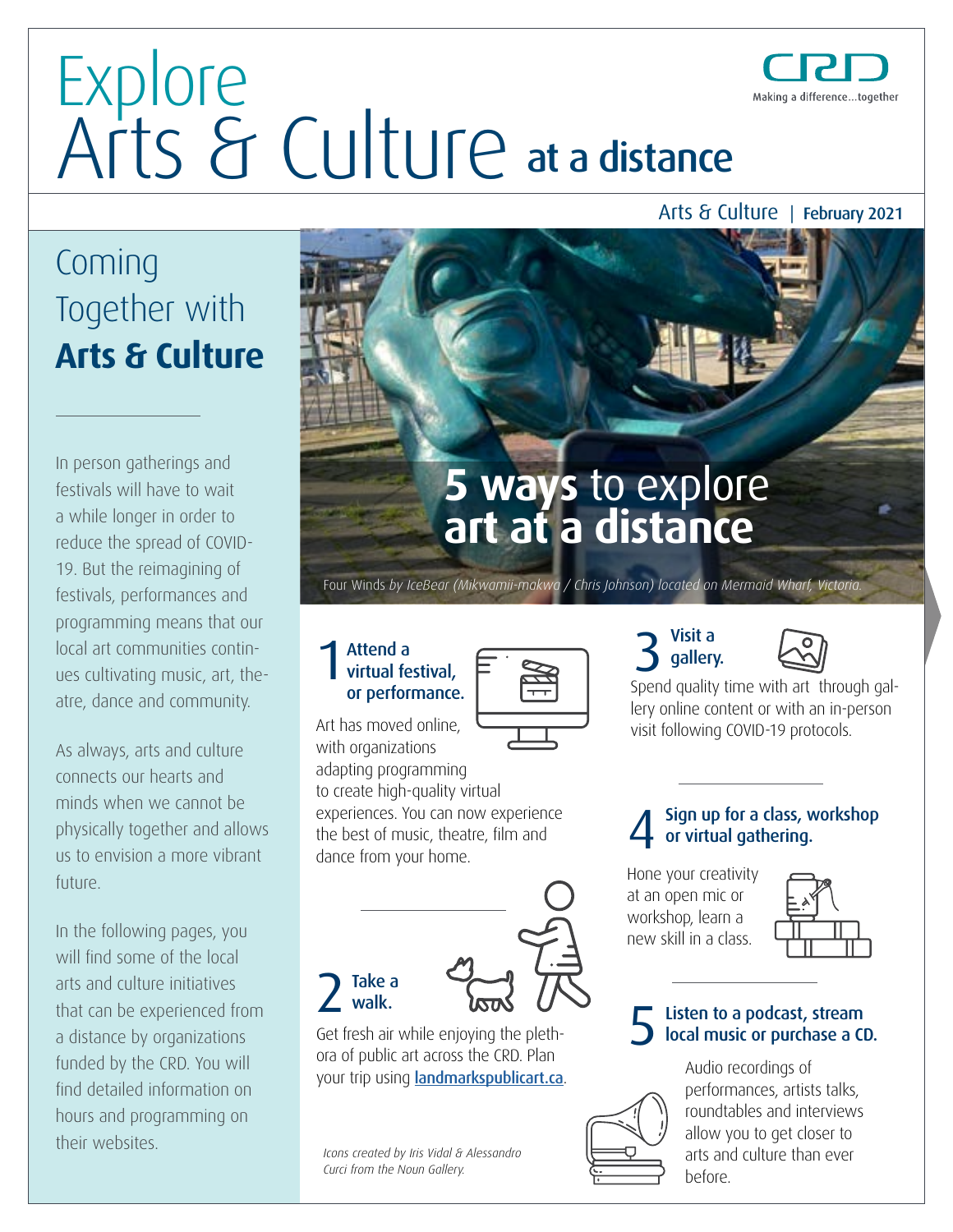### **Watch & Listen**

*Experience the 2021 winter/spring arts and culture season livestreamed or available for a limited time as part of a festival. Or delve into webcasts, podcasts, videos of past seasons and more.*

 Atomic Vaudeville | 15th anniversary celebration and performance Virtual Vaudeville #002 is online. [atomicvaudeville.com](http://www.atomicvaudeville.com)

Aventa Ensemble | Canadian and international new music concerts online with videos of past concerts. [aventa.ca](https://aventa.ca/) 

Ballet Victoria | Videos to past performances and virtual ballet classes. [balletvictoria.ca](http://balletvictoria.ca)

Belfry Theatre | Victoria's largest contemporary theatre hosts their 2021 Spring season online and with limited in-person seating. Offering free podcasts featuring artist interviews and storytelling events. [belfry.bc.ca](http://belfry.bc.ca)

Broken Rhythms | Watch small acts of creativity created by dance company members. [brokenrhythmsvictoria.com](http://www.brokenrhythmsvictoria.com)

**CineVic** | Virtual networking and workshops, and a local, short flm archive for you to enjoy from home. [cinevic.ca](http://cinevic.ca) 

CapriCCio Vocal Ensemble | Online performances of their choir's choral music. [capriccio.ca/listen](http://capriccio.ca/listen) 

 $\bullet$  **Coastline** | String fiddle ensemble comprised of BC's top young musicians. Watch videos of their performances. coastlinefiddle.com

#### Creekside Concert Series |

Series of bicycle-powered concerts organized by the Friends of Bowker Creek Society can be watched online. [creekside-concerts.weebly.com](https://creekside-concerts.weebly.com) 

**Dance Victoria** | Brings the world's best dance to the region and supports the development of new dance. Virtual perfomances and videos of past performances available. [dancevictoria.com](http://dancevictoria.com)

Society | Presenting their 2021 concert series of music from the Middle Ages to the early classical age. The (Virtual) Dark Side of Vivaldi is available for purchase. [earlymusicsocietyoftheislands.ca](http://earlymusicsocietyoftheislands.ca) 

Standale Laude Choral Society | Auditioned women's choir performing medieval music and contemporary choral repertoire. Watch past performances and purchase the CD. [ensemblelaude.org](http://www.ensemblelaude.org) 

Garden City Electronic Music **Society** | Gathers local and out-oftown electronic music through Soundcloud. [soundcloud.com/gcems](http://www.soundcloud.com/gcems)

Greater Victoria Shakespeare Festival | The Soliloquy Project is a podcast of performances designed to be listened to on-location around the Victoria area. [vicshakespeare.com](https://www.vicshakespeare.com) 

#### Greater Victoria Youth Orches-

tra | Virtual concerts will be available on their website. View young cellists play 'alone-but-together.' **gvyo.org** 

#### Meridiem Wind Orchestra

| Listen to historic works, popular and contemporary music, orchestral transcriptions, and world premieres of new compositions by Canadian composers. [meridiemwindorches](http://www.meridiemwindorchestra.weebly.com)[tra.weebly.com](http://www.meridiemwindorchestra.weebly.com)

 $\bullet$  Pacific Opera Victoria | This season includes livestream recitals, Listening Party Podcasts, Acoustic Afternoons, a curated exploration of recent productions and more. pacificopera.ca

terialimiestival

#### Victoria Film Festival

Enjoy flms and programming from Canada and around the world from your living room. Runs virtually Feb 5-14.

[victoriaflmfestival.com](http://victoriafilmfestival.com)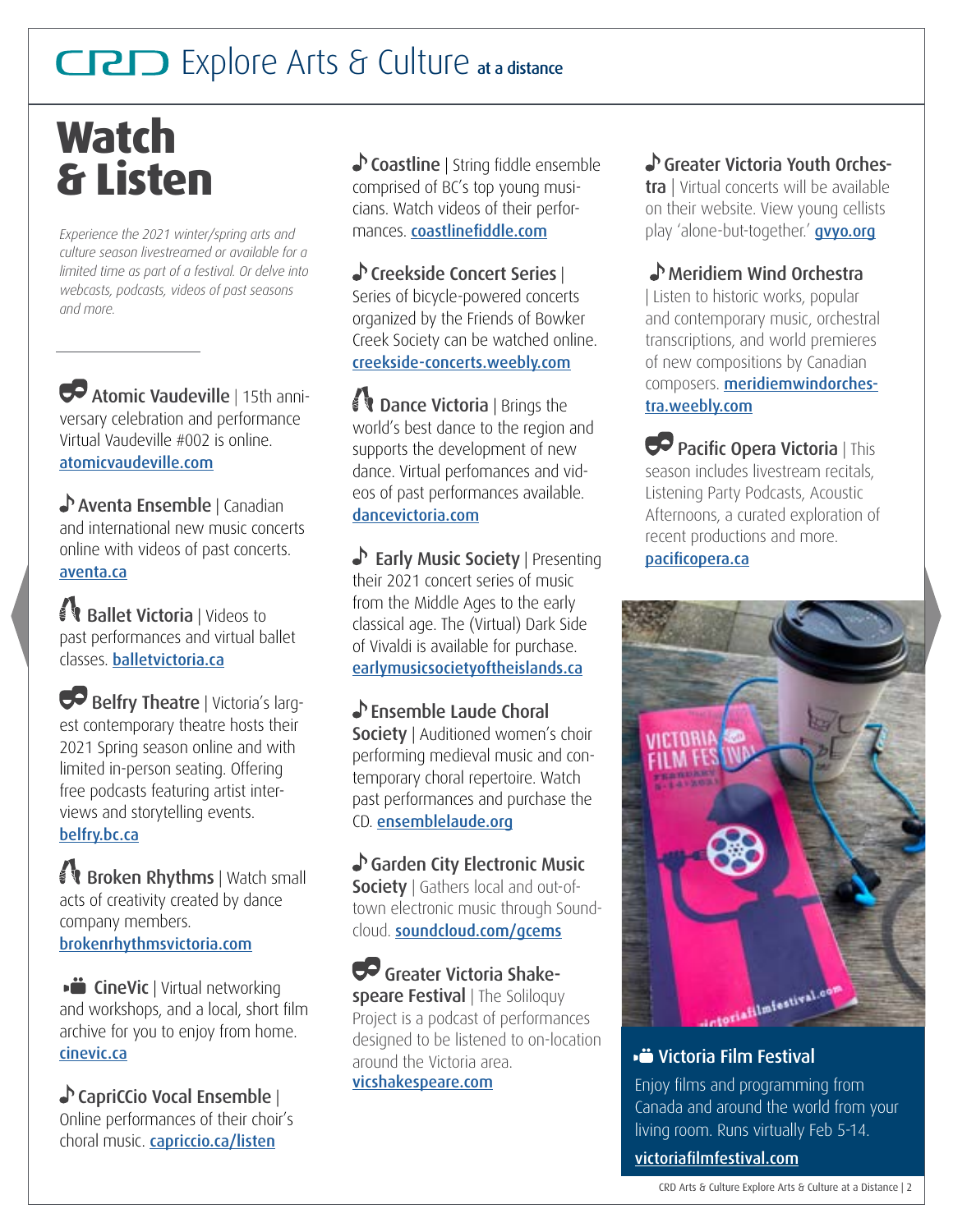*(watch and listen continued)* 

Tour des Iles | Showcases musicians from Galiano, Mayne, Pender, Saturna and Salt Spring Islands through a series of videos. [tourdesiles.ca](https://tourdesiles.ca) 

#### Sooke Folk Music Society |

Monthly online events showcasing musicians from the Sooke and Greater Victoria areas. [sookefolkmusicsociety.com](http://www.sookefolkmusicsociety.com)

Starry Starry Skies | Videos of past performances, interviews and behinds the scenes videos on their YouTube channel. [starrystarryskies.com](http://starrystarryskies.com)

Theatre Inconnu | Past performances of Peace Dancer, One-Man Hamlet, and A Christmas Carol online. [theatreinconnu.com](http://www.theatreinconnu.com)

 $\blacksquare$  Victoria Festival of Authors I Podcast and webcast recordings of 2020 festival panels. [victoriafestivalofauthors.ca](http://victoriafestivalofauthors.ca) 

Victoria Good News Choir | led by legendary musician Louise Rose offers the CD 'Good News Blues' for sale. [victoriagoodnewschoir.com](http://www.victoriagoodnewschoir.com/music ) 

Victoria Philharmonic Choir | highlights from past performances. **vpchoir.ca** 

Victoria Ska and Reggae Fest | Audio and video recordings of past events. [victoriaskafest.ca](http://victoriaskafest.ca)

Victoria Symphony | Season offers free online concerts and includes interviews, backstage access, enhanced program notes and other innovative online programming to bring you closer to the orchestra. [victoriasymphony.ca](https://victoriasymphony.ca/)

Vox Humana Chamber Choir | livestreamed and recorded performances and CDs for purchase. [voxhumanachoir.ca](http://www.voxhumanachoir.ca)

### **Gallery Exhibits**

*Art and media spaces are offering a combination of online and in-person exhibitions with protocols in place.* 

arc.hive | Contemporary emerging artists, performers and poets in Victoria. Past exhibits online. Check social media for visiting hours. [arc-hivearc.org](http://www.arc-hivearc.org)

Art Gallery of Greater **Victoria** | Collection can be viewed online and in-person. Meet-ups and tours available by appointment. Online programming includes artist interviews, virtual tours and workshops. [aggv.ca](https://aggv.ca/)

Deluge Contemporary Art | Represents a vanguard of visual and media arts in Victoria. Open for in-person visits. [deluge.ca](http://www.deluge.ca) 

#### FLUX Media Gallery

| Media art exhibitions online and at their new location at 1524 Pandora Ave, Victoria.

[fuxmediagallery.org](https://flux-media-gallery.squarespace.com/)

Metchosin Arts & Cultural Centre Gallery | Plans to reopen for visits in February. [metchos](https://metchosinartcentre.ca/  )[inartcentre.ca](https://metchosinartcentre.ca/  ) 

Ministry of Casual Living | Displaying artwork at their Esquimalt outdoor window gallery. Videos of past events and talks online. **[minis](http://ministryofcasualliving.ca)**[tryofcasualliving.ca](http://ministryofcasualliving.ca) 

Open Space | Victoria artist-run space presenting contemporary arts. In person visits and online archive of past exhibits. [openspace.ca](https://openspace.ca)

Pender Island Gallery | Open for distanced and virtual visits of exhibitions by local artists. [ptarmiganarts.org](https://www.ptarmiganarts.org/gallery)/ **gallery** 

PRINT Gallery | View prints online or order a physical copy via the website. Print artists can sign up for an exchange. [victoriaprintsociety.](https://victoriaprintsociety.weebly.com) [weebly.com](https://victoriaprintsociety.weebly.com) 

Sooke Arts Council Gallery | In person exhibits and small, distanced classes. [sookearts.com](https://sookearts.com/ )

Southern Gulf Islands Arts Council | Online exhibitions by artists from island communities [artsontheislands.org](https://www.artsontheislands.org)

the fifty fifty arts collective | Multi-disciplinary space open for exhibits. Visit Instagram profle for sitting artist takeovers. thefiftyfifty.net

Xchanges Artists' Gallery | Open for exhibits and hosting drawing sessions and artist talks online. [xchangesgallery.org](https://xchangesgallery.org) 

*If planning an in-person visit, check the gallery's website or social media for hours, current exhibits and protocol. (photo: the ffty ffty arts collective)*  **AASARIMBA** CRD Arts & Culture Explore Arts & Culture at a Distance | 3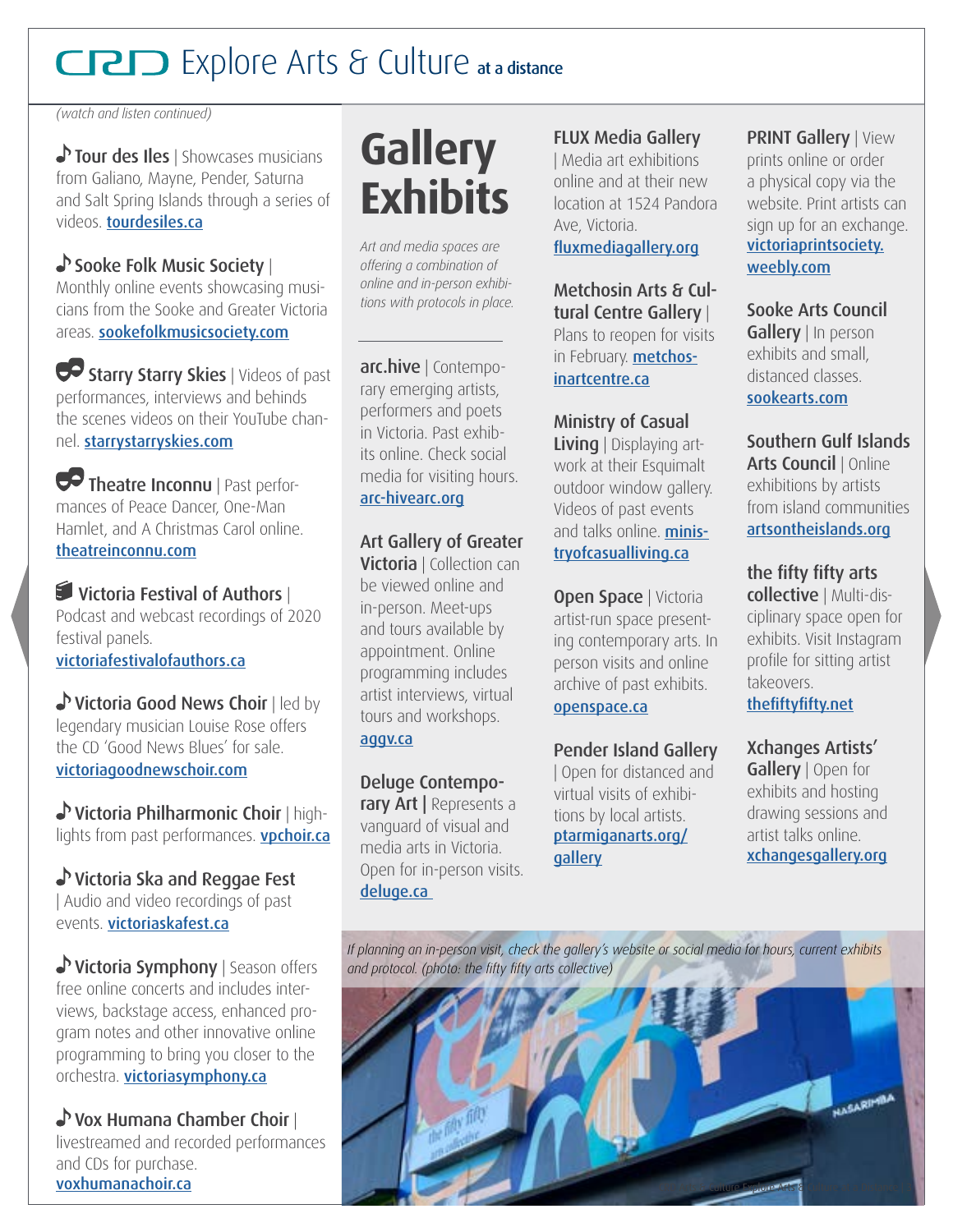## **Workshops & Get-Togethers**

*While we can't gather, we can get together with virtual open mics, classes and workshops.* 

Creative Momentum | Free online All Abilities Dance sessions, where you will be guided through dance improvisation activities, in the ways that work best for you. [creativemoment.im/](https://www.creativemoment.im/) 

♪ **Wembrace Arts | Creates** meaningful artistic opportunities for individuals of all abilities. Virtual community music jams every Tuesday, online dance classes and shows for all ages. [embracearts.org](http://embracearts.org)

Friends of Music | Promotes rehabilitation and socialization for those with mental illness with online music lessons and performances. [friendsofmusic.ca](http://www.friendsofmusic.ca)

Planet Earth Poetry | Online Friday poetry open mic. Launching a Poets Caravan to share poetry readings online through Google Earth. Watch their page for contests and events. **[planetearthpoetry.com](http://planetearthpoetry.com)** 

Ptarmigan Arts | Virtual singalongs, Ukulele Strums and livestreamed musical performances. [ptarmiganarts.org](http://ptarmiganarts.org) 

 $\bullet$  U-Jam | Virtual monthly jam sessions for jazz musicians and aficionados with discussions, open mic and interactive jams. **[u-jam.ca](http://u-jam.ca)** 

**Wictoria College of Art | Arts** programming online and in-person in Metchosin. **vca.ca** 

Victoria Conservatory of Music | Classes and programming in-person and virtually. **[vcm.bc.ca](http://vcm.bc.ca)** 

Victoria Guitar Society | Hosting virtual or outdoor monthly open mics (as permitted), classical guitar community ensemble, and a presentation for schools. [victoriaguitarsociety.ca](http://www.victoriaguitarsociety.ca)

 and free virtual classes. [jazzvictoria.ca](http://www.jazzvictoria.ca) Victoria Jazz Society | Keeping jazz alive with online performances

 Victoria On Stage (VOS) **Musical Theatre | livestreamed** events and in-person workshops for adults and teens. **[vostheatre.ca](http://www.vostheatre.ca)** 

Victoria Poetry Project | cultivates and celebrates spoken word art. Hosting Wednesday night online open mics. [victoriapoetryproject.com](http://victoriapoetryproject.com)

**Victoria Society for Blind** Arts & Culture | Working with VocalEye Almost Live Zoom events to present a variety of described performance videos (theatre, opera, dance), festival highlights, visual art tours, and more, with a focus on local arts. Register by contacting info@vocaleye.ca or call 604-364-5949. [facebook.com/](https://www.facebook.com/Victoria-Society-for-Blind-Arts-Culture-1587338561551529) [Victoria-Society-for-Blind-Arts-Cul](https://www.facebook.com/Victoria-Society-for-Blind-Arts-Culture-1587338561551529)[ture-1587338561551529/](https://www.facebook.com/Victoria-Society-for-Blind-Arts-Culture-1587338561551529)

**W** Xchanges Artists' Gallery | hosting drawing sessions and artist talks online. [xchangesgallery.org](https://xchangesgallery.org/)

**W** Yellowhouse Arts Centre hosts livestreamed and recorded concerts, online pottery workshop, virtual art shows and more, based on Galiano Island. [yellowhouseartcentre.ca](http://yellowhouseartcentre.ca)

CRD Arts & Culture Explore Arts & Culture at a Distance | 4

*Planet Earth Poetry has launched a Poets Caravan to share poetry readings online through Google Earth.*  [planetearthpoetry.com](http://planetearthpoetry.com)

Nelcome to the Poets Carava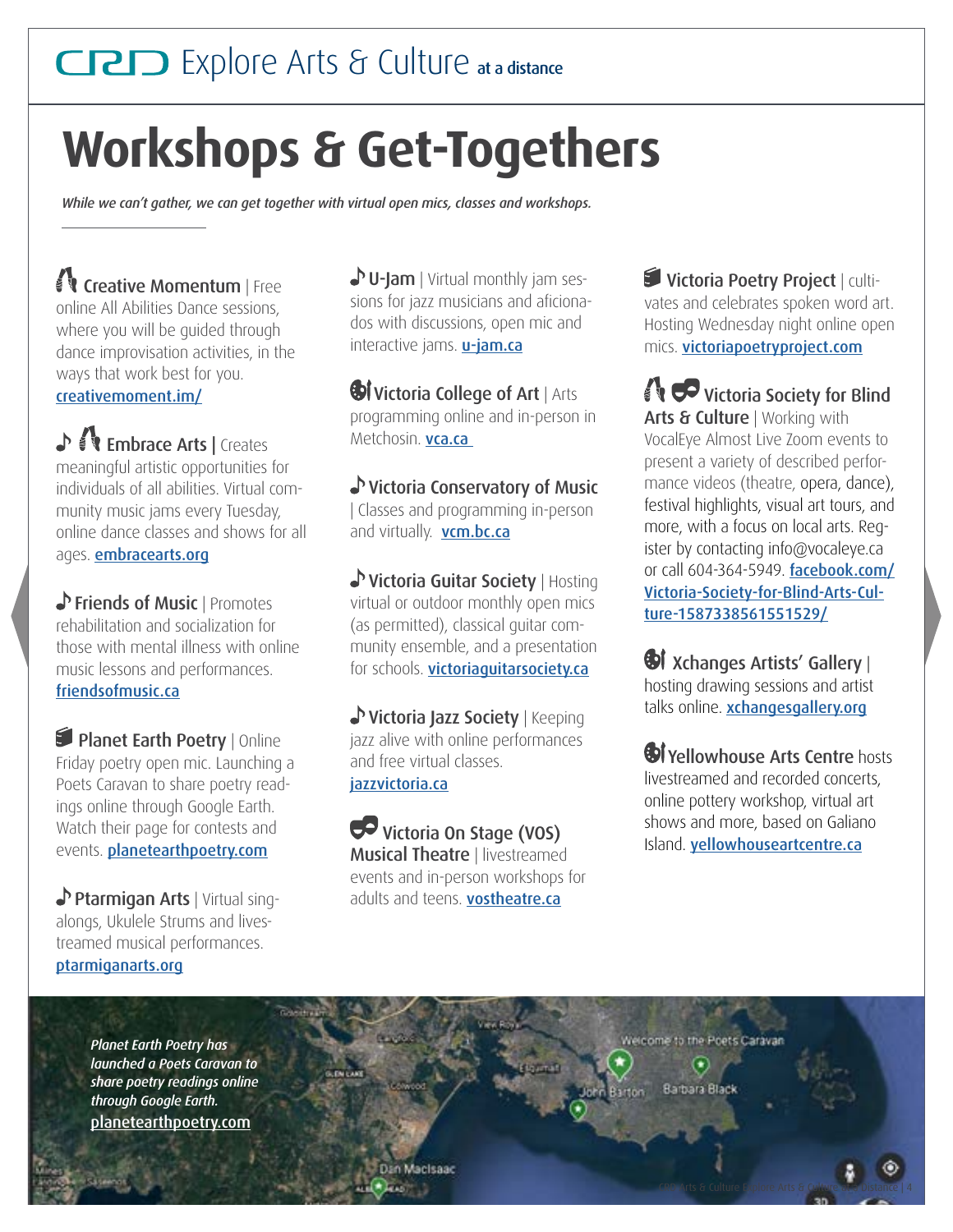# **Arts for Youth & Children**

### **Educational Content**

*Educational and entertaining - these local performances introduce children to the arts and offer supplementary material, such as reading guides and activities to support learning.* 

fire. Includes post-show activities. The Flight of the Hummingbird | Pacific Opera Victoria presents a free online 45-minute opera for the whole family! In this enchanting performance, the animals of the forest are inspired to come together by Dukdukdiya, the Hummingbird, to save their beautiful home from a raging pacificopera.ca



*From* The Flight of the Hummingbird*. Based on an indigenous parable from the Quechuan people of South America, the story of the brave hummingbird became well known within Haida culture.* 

**Peace Dancer tells the** cautionary Tsimshian flood tale predating Noah and the Ark - based on Roy Henry Vickers' and Robert Bud's book. This production is a partnership between Pacific People's Partnership, Theatre Inconnu and Story Theatre. [theatreinconnu.com](https://www.theatreinconnu.com/2020/06/online-viewing-during-covid-19-shutdown/)

Story Theatre offers Youtube videos with improv games, music and educational theatre that enhances and complements school learning.

[facebook.com/](https://www.facebook.com/TheStoryTheatreCompany) [TheStoryTheatreCompany](https://www.facebook.com/TheStoryTheatreCompany) 



**WITS in Motion** | Online toolkit features a non-verbal dance film and quide for building healthy relationships through social emotional learning and confict resolution. Developed by Suddenly Dance Theatre. [witsinmotion.ca](http://witsinmotion.ca)

**Embrace Arts presents CHILLY**  February 5-7, 2021

Join your intrepid tour guide, Mister Zooie Kazooie, on a quest to find the mysterious creature, Chilly. Will Chilly be found in time?

gent, disabled, and non-disabled performers. [embracearts.org/chilly](https://www.embracearts.org/chilly) This immersive online show featuring at-home tactile play will be online. This unique performance , created and performed by neurodiver-

*Chilly puppet by Randi Edmundson*